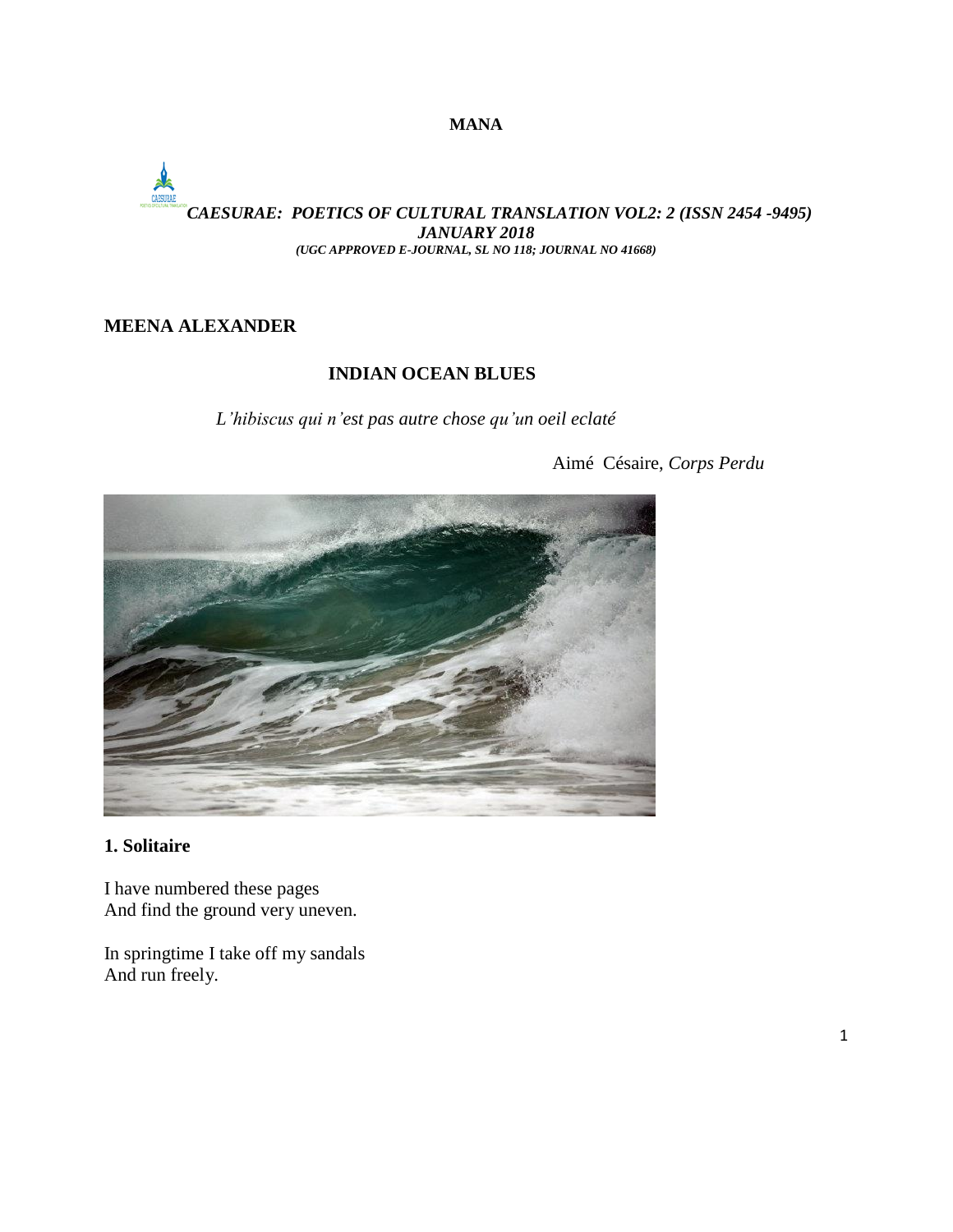# *CAESURAE: POETICS OF CULTURAL TRANSLATION VOL2: 2 (ISSN 2454 -9495) JANUARY 2018 (UGC APPROVED E-JOURNAL, SL NO 118; JOURNAL NO 41668)*

Except for mud and shards of flint

I do fine.

It's a door I am looking for -- painted white, Just like those old walls.

# **2. Dérive**

I dream of a shack by the river's edge And keep walking. It takes me a day and a night And still another day.

On West 34<sup>th</sup> I hear birds Warbling inside a skyscraper. Murmuring the name of the goddess I hop over mounds of waste paper

Black plastic bags have split. I touch a cairn, ancient Bewildered stone. Is this where the buffalo leapt?

Bones, spittle, blue-fish, Couches with polyester fillings Waves of sulphur Where the homeless slept.

North of nowhere, I hide in Isham woods.

### **3. Inwood Sita**

Sita bathed in sand. By wildwort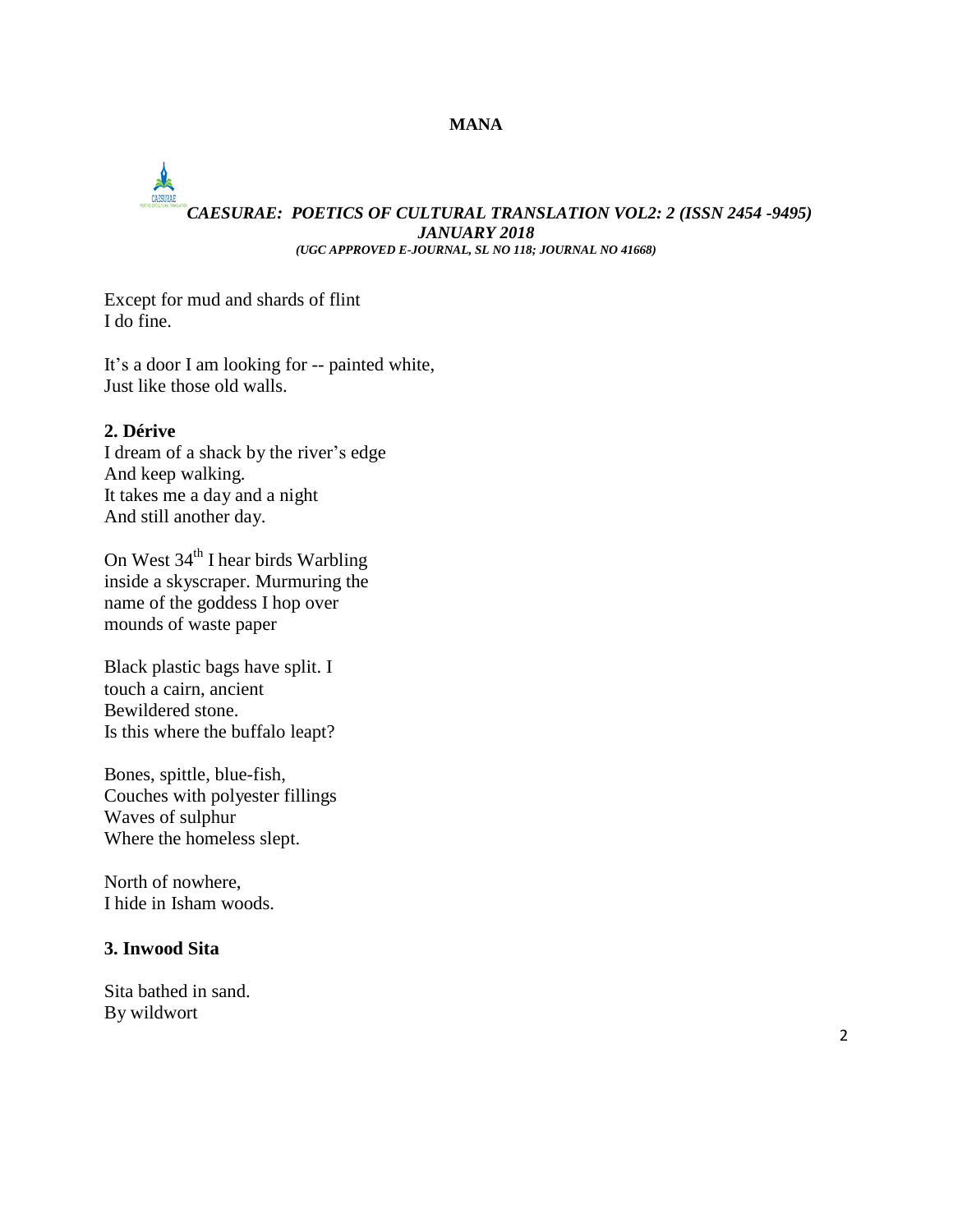# *CAESURAE: POETICS OF CULTURAL TRANSLATION VOL2: 2 (ISSN 2454 -9495) JANUARY 2018*

*(UGC APPROVED E-JOURNAL, SL NO 118; JOURNAL NO 41668)*

And willowherb Fire starts—

Dry ground cracks, Swallows her whole. Sita- found- in- a- field Fled to Inwood.

Rama cast her out, Lava storms cooled her Dirt cloaked her, A shimmering stole.

Days later, on Dyckman Street As cobbles crack She slips into a manhole, Waves at me. **4. Shook Silver**

I was a child on the Indian Ocean. Deck-side we dance in a heat- haze, Toes squirm under silver wings. Under burlap someone weeps .

Amma peers out of the porthole, Sari stitched with bits of saffron, Watch out for flying fish She cries.

Our boat is bound for Africa. They have goats and cows just like us, Also snakes that curl Under the frangipani tree.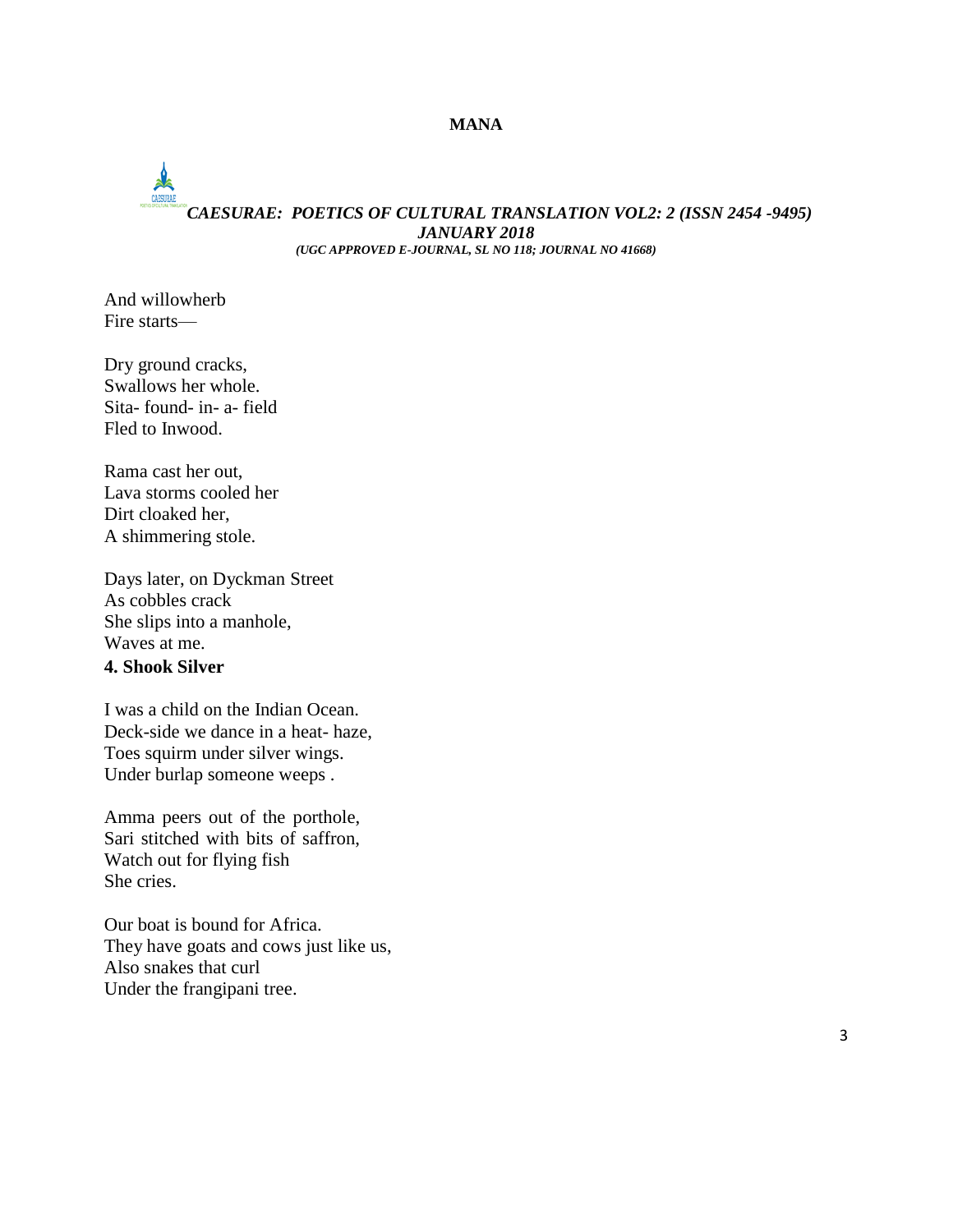# *CAESURAE: POETICS OF CULTURAL TRANSLATION VOL2: 2 (ISSN 2454 -9495) JANUARY 2018 (UGC APPROVED E-JOURNAL, SL NO 118; JOURNAL NO 41668)*

Remember what grandmother said? If you don't keep that parasol Over your head You'll turn into a little black girl.

Where is she now, Child crossing the livid sea? Older now, I must speak to the shadows.

### **5. Fermata**

He rode the waves, Jungli- man with bits of silver on his eyes Head poked with horns, His arms were cut.

Bras Coupé! I yelled. All amma could see Buried under a blanket as waves rose Was my black tousled head.

In dreams I was a child With hands lopped off. What had I done? No one knew.

As the steamer floated to Aden They shot gulls From the cliffs Those Englishmen --

Their bullets flew, Struck a boy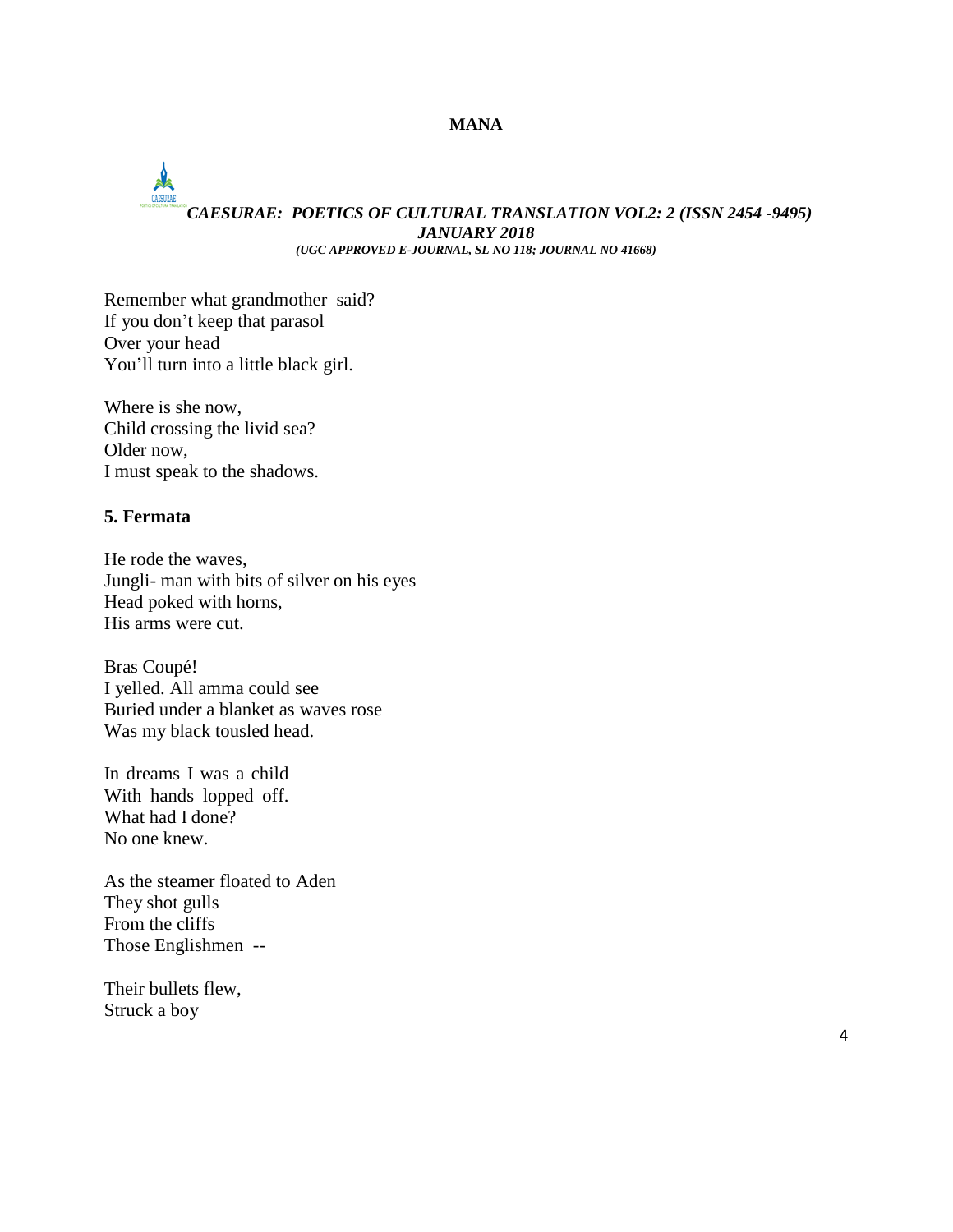# *CAESURAE: POETICS OF CULTURAL TRANSLATION VOL2: 2 (ISSN 2454 -9495) JANUARY 2018 (UGC APPROVED E-JOURNAL, SL NO 118; JOURNAL NO 41668)*

Herding goats on high Rocks by the reddening sea.

#### **6. Udisthanam**

Piercings of sense, Notes lashing time Ecstatic self hidden In the ship's hold

'I' legible Solely in darkness: Shot flames, Anchorage of divinity.

On the South Indian coast In eighth century heat Tiruvalla copper plate Marked the morning hour

Before the sea clamored And the shadow of the body Lay twelve feet longer Than Sita herself,

Littoral burning With sacred fires -- passage To a kingdom beyond The peepul trees.

Where are those refugees Amma did not want me to see, Gunny sacks and torn saris Stitched together with cord?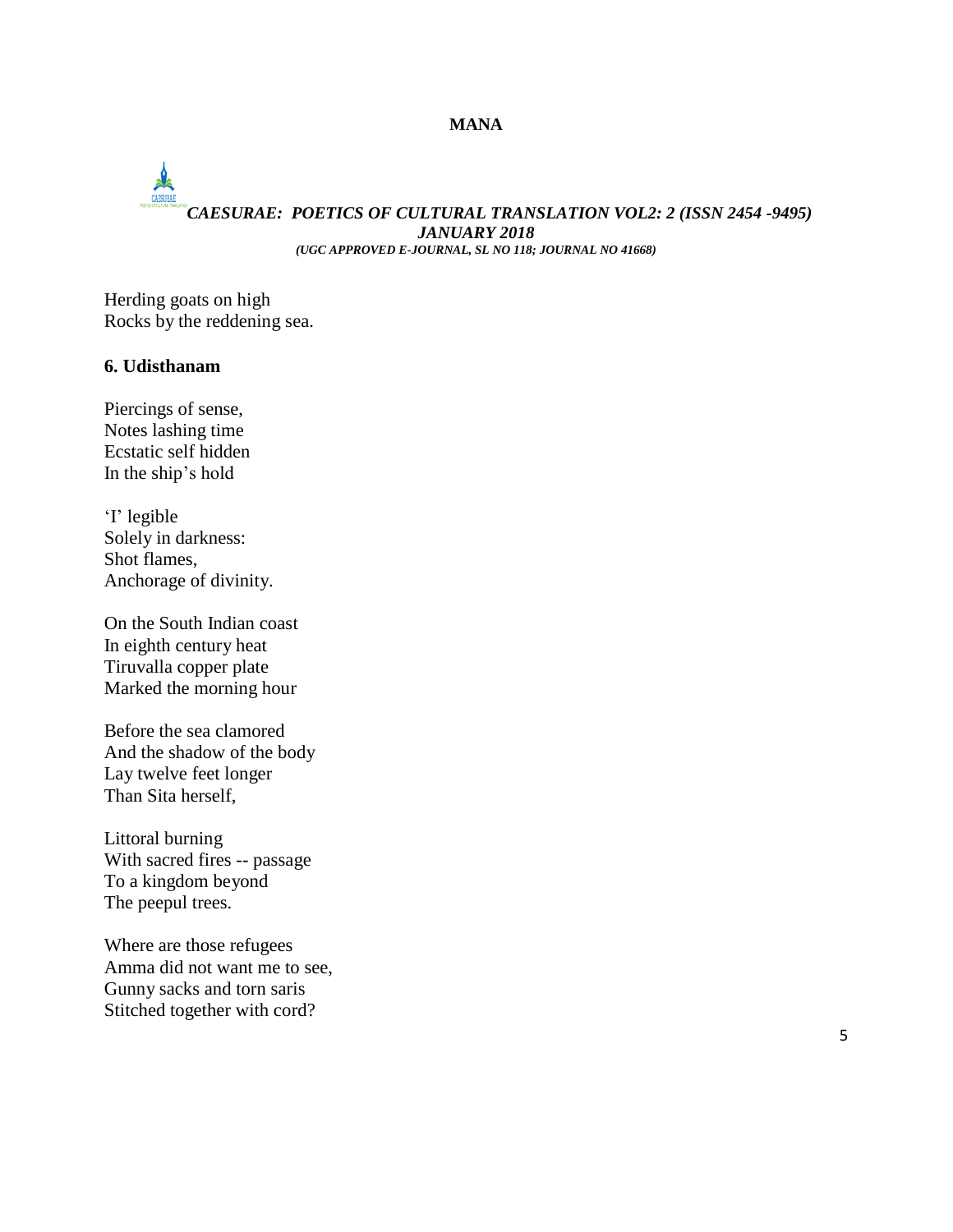# *CAESURAE: POETICS OF CULTURAL TRANSLATION VOL2: 2 (ISSN 2454 -9495) JANUARY 2018 (UGC APPROVED E-JOURNAL, SL NO 118; JOURNAL NO 41668)*

Breath of my breath, bone Of my bone, dark god Of the Nilgiris, Who will grant them passage?

#### **7. Tarawad**

You find this hard to believe: I am a creature of house and home Bound by a cord of blood -- Wild grasses blazed, nettles turned

Their stalks to the setting sun. I was born to a house with red tiled roof, Courtyard where sunbirds drew Glittering beaks across mulberry bark,

Pond where koi crawled Then shot into light, circling The mouth of the lotus bloom. House of mist and stone,

Unseen umbilicus That tethered me Even as the ocean Swept on and on.

*Going, going, gone!*

Someone banged the gavel. Hearing the house was sold She lay down in the mango grove And stopped her eyes with stones,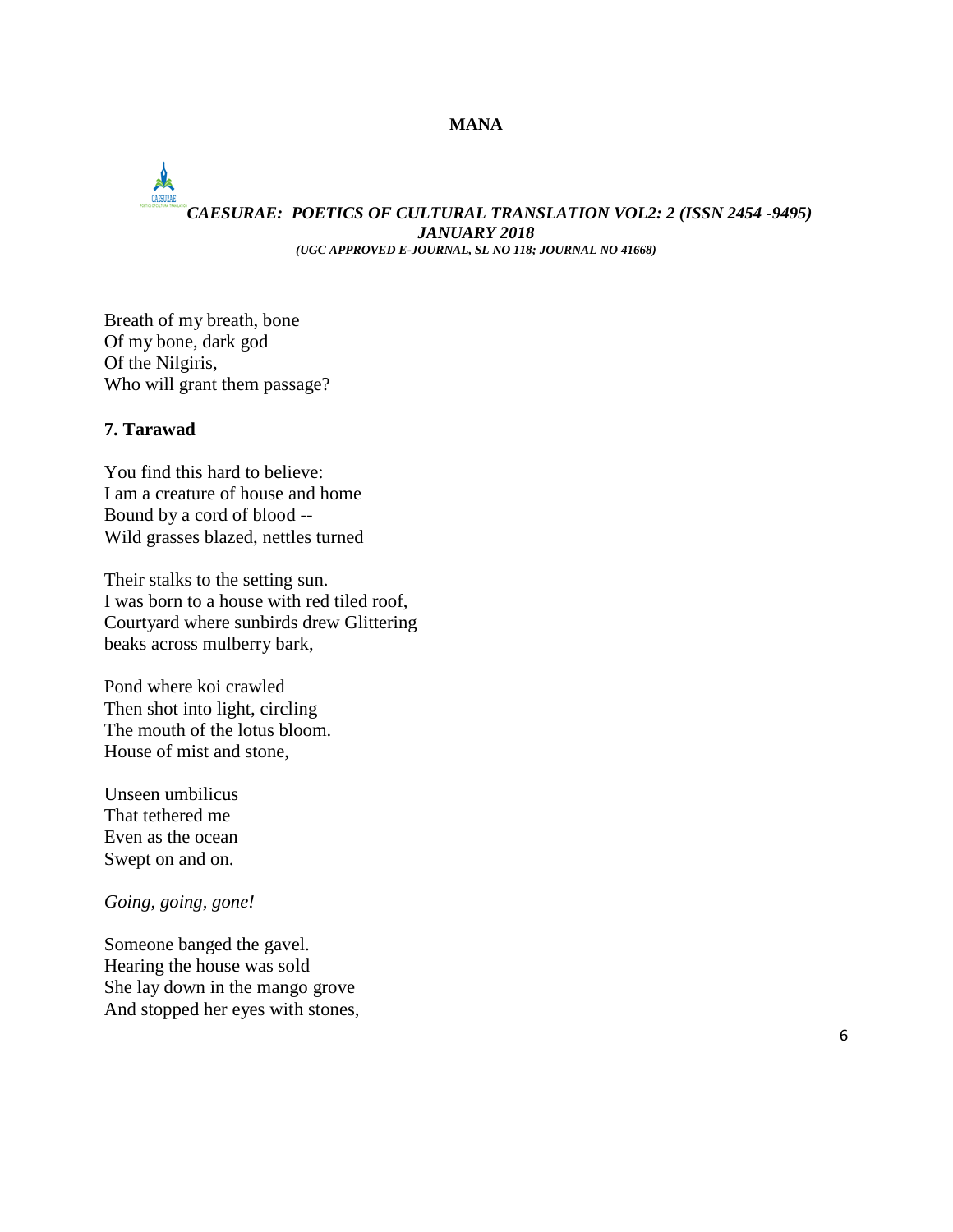# *CAESURAE: POETICS OF CULTURAL TRANSLATION VOL2: 2 (ISSN 2454 -9495) JANUARY 2018 (UGC APPROVED E-JOURNAL, SL NO 118; JOURNAL NO 41668)*

Crazy girl, inconsolable! Where is she now? Where is the path where laburnum Dropped its liquid gold,

Casurinas flashed green needles into flints? Jamun and jacaranda trees chopped. Down into the hole He went the priest in white robes

Singing praises To the Lamb of God.

Tor of fragments, Blunt pinnacle of longing

What becomes of houses torn down? In the room where she slept

Milk trickles Syllables swarm, lacking a script

Door jamb stuck to emptiness

Threshold split from walls.

# **8. Lyric Ego**

Muslin and lavender Under mosquito nets, Nothing to hold -- just drops of blood From an ancestral sword.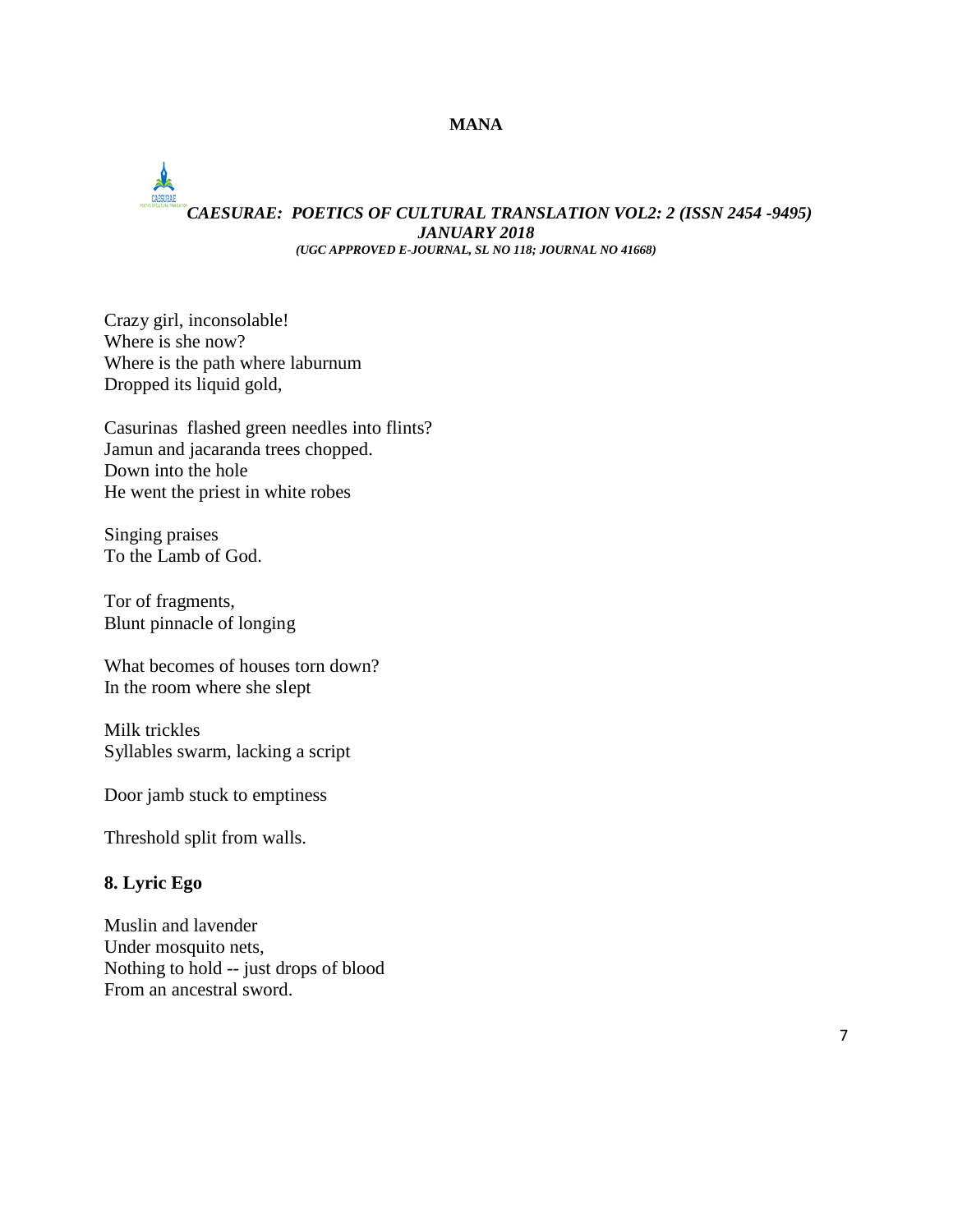# CAESURAE *CAESURAE: POETICS OF CULTURAL TRANSLATION VOL2: 2 (ISSN 2454 -9495) JANUARY 2018*

*(UGC APPROVED E-JOURNAL, SL NO 118; JOURNAL NO 41668)*

# **9. Elemental**

*Restore to the imagination Its correct borders via the ineffable.*

I write this In my notebook.

Nothing happens.

See what we have done to water?

Even fish brains have Prozac You whisper.

### **10. Human Geography**

Out of the belly of stone India pours, Wild grass is torn From its roots.

On broken rock Your face is etched in shadow. Is this what love does -- Sempiternal marking?

### **11. Song Lines**

One sea Leads to another (O mirror drunk with salt) Also to that dreamless sleep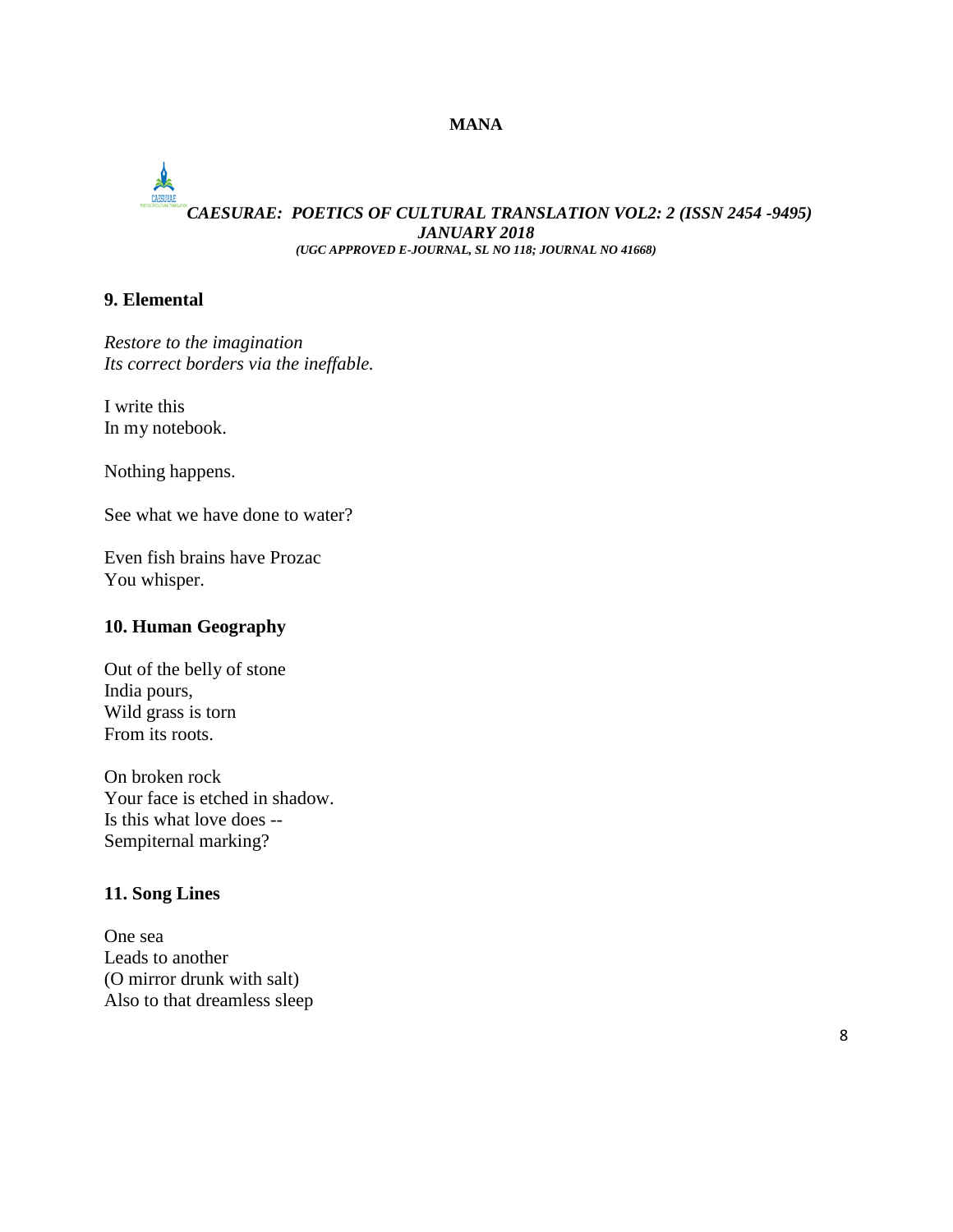# *CAESURAE: POETICS OF CULTURAL TRANSLATION VOL2: 2 (ISSN 2454 -9495) JANUARY 2018 (UGC APPROVED E-JOURNAL, SL NO 118; JOURNAL NO 41668)*

Where all seas start. On this North American coast Birch trees swallow the wind Ranunculus petals tumble

In the heat of spring. We shut our eyes to the glare Stumble into the hole Where Sita lay:

Eye of heaven, earth's soul. After the trepidation of rocks After burst blood vessels Will fields of saxifrage

And selfheal bloom? Girls gather in sunlight, Perch on a fault-mass Combing out their hair.

#### **12. Dwelling**

Where the ground shakes I set my tent. *We cannot know ourselves ever.* I write this on your sleeve,

Fold the cotton over. Sweet sunlight— What swans found In their last flight.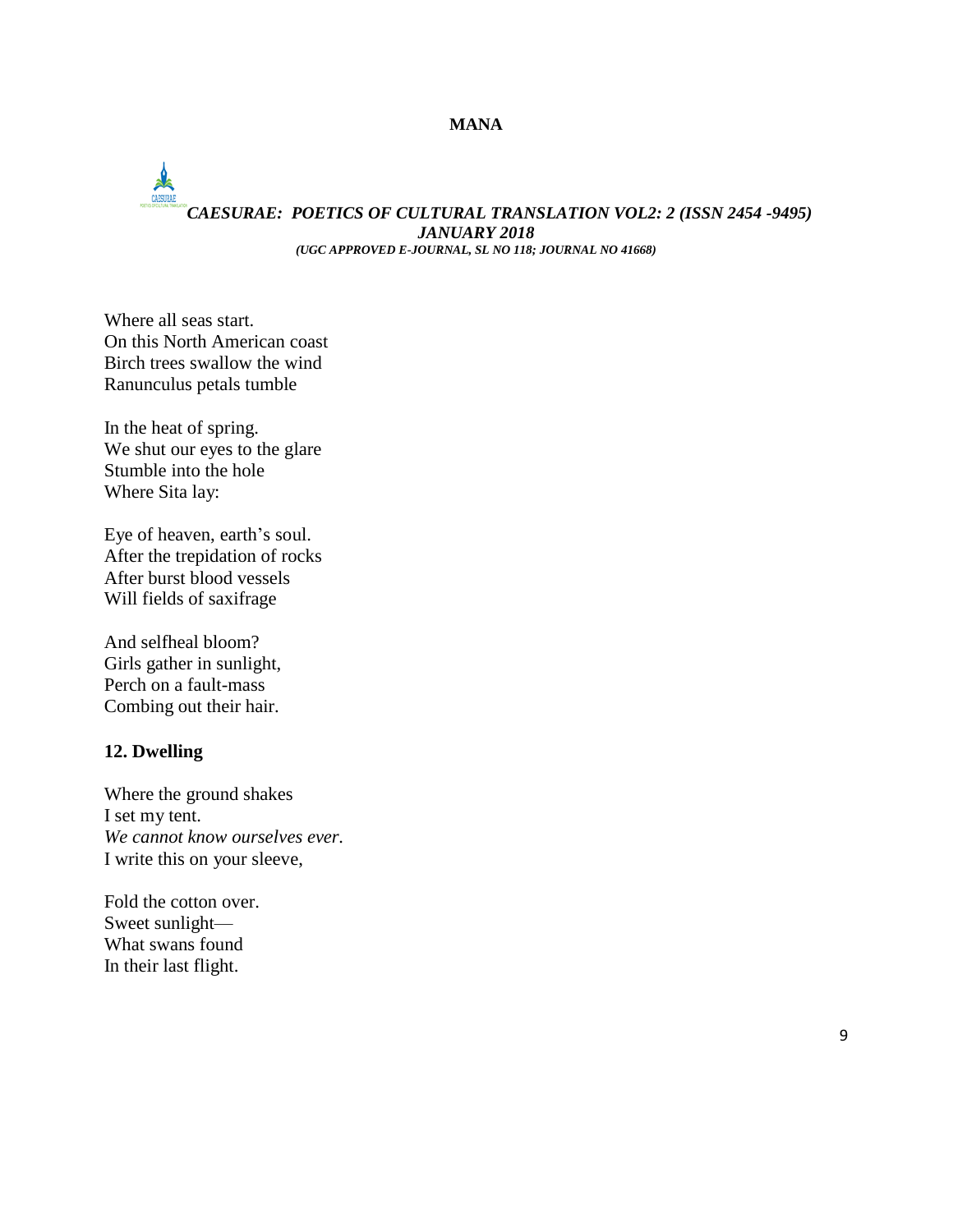# *CAESURAE: POETICS OF CULTURAL TRANSLATION VOL2: 2 (ISSN 2454 -9495) JANUARY 2018 (UGC APPROVED E-JOURNAL, SL NO 118; JOURNAL NO 41668)*

# **13. Syncopation**

Be fearless with density You whisper to me It too is an accumulation of longing, A sideways swipe at the stars.

We are leaving one Language for the other, Always and ever – What crossing enjoins.

Waves of hope, Bitter notes plucked from sea foam, Beauty's tribulation, Virus of the possible,

Arco of love Slow fingering of desire, Our saris packed Into one battered suitcase

Old leather rinsed With moonlight as underwater Continental plates clash And on a sodden deck

He rises, Cloaked in amaranth petals A big man, his wounds Molten.

What spills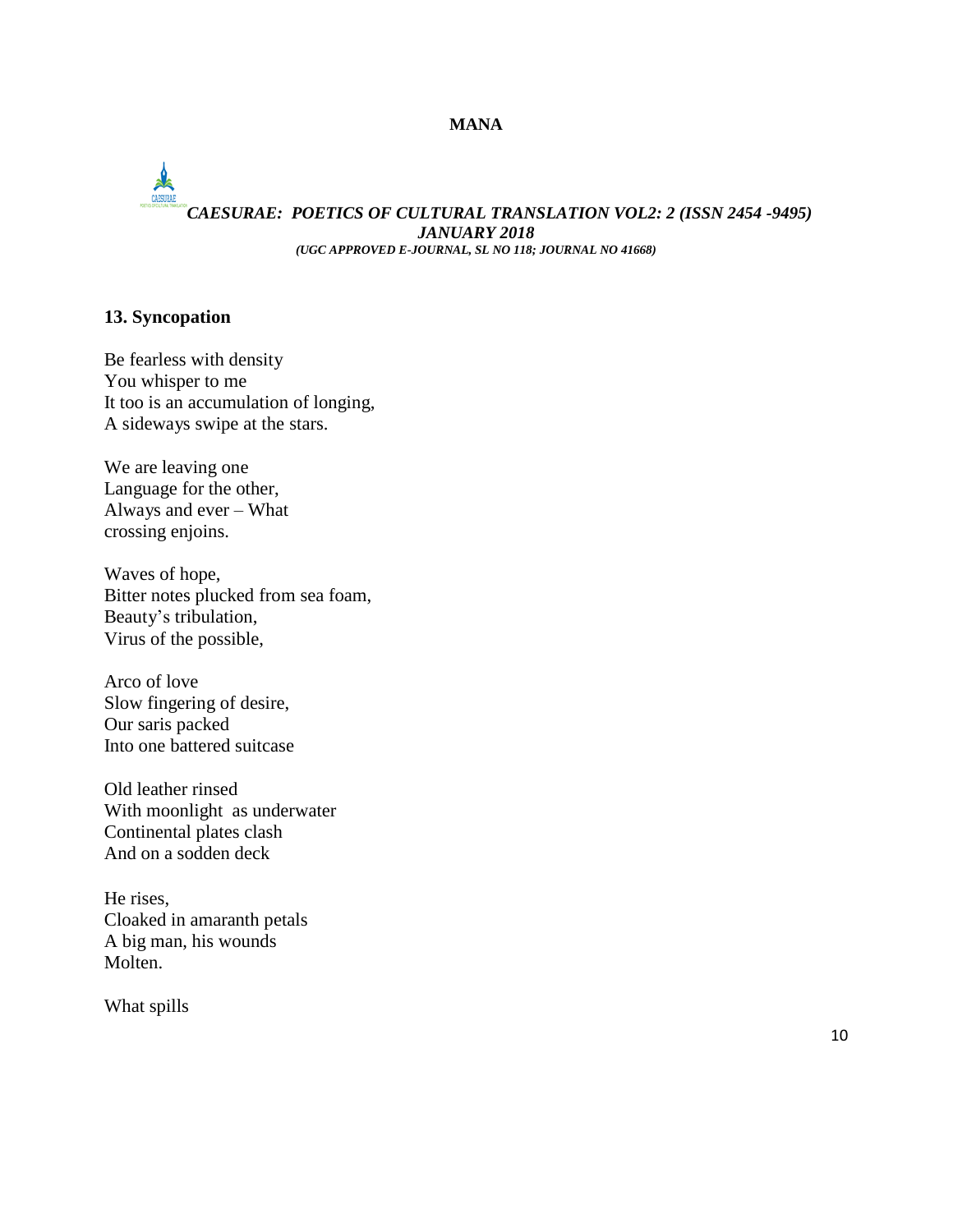# *CAESURAE: POETICS OF CULTURAL TRANSLATION VOL2: 2 (ISSN 2454 -9495) JANUARY 2018 (UGC APPROVED E-JOURNAL, SL NO 118; JOURNAL NO 41668)*

From his lips? Can Krishna Hear him calling?

# **14. Aura**

Lost children Cradle flying fish In their palms -- Torn metal turns into harps

### **From Meena Alexander's** *Atmospheric Embroidery,* **(Hachette, India 2015; new expanded edition forthcoming Tri-Quarterly Books/ Northwestern University Press, 2018)**

**Note**: I had my fifth birthday on the steamer S.S.Jehangir which was taking us from Bombay to Port Sudan. From the age of five to the age of eighteen (when I left for my studies in England) each year I travelled back and forth across the Indian Ocean. Aimé Césaire's *Cahier de Retour au Pays Natal*, and his *Corps Perdu* have been so powerful for me. Time and again, I could hear the waves beat in his lines. One sea, leads to another. In the course of working on my poem I listened to music, including Vijay Iyer's Solo which gave me inspiration, solace, a thread of time to mark my words against. The Ramayana story of Sita cast out by her lordly husband Rama (the earth tore open to give her refuge) was something I grew up with. I imagine Sita in the northern reaches of Manhattan. Two words in Malayalam -- *udisthanam* (foundation) often used to evoke the sacred, *tarawad* (ancestral house). My thanks to Quincy Troupe Black Renaissance/ Renaissance Noire for his friendship and his patience with my writing process as I tried to evoke these scattered geographies.